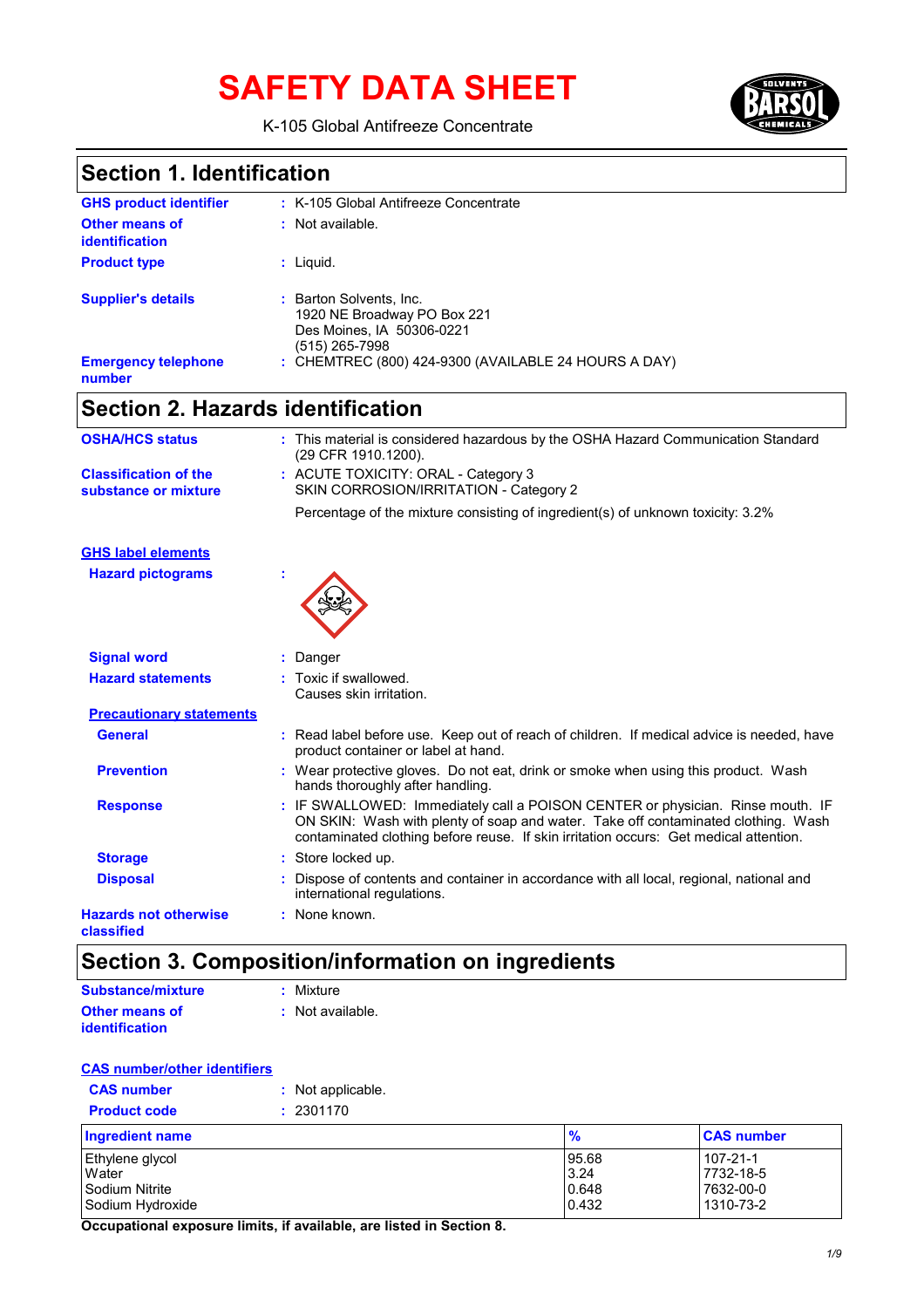### **Section 4. First aid measures**

#### **Description of necessary first aid measures**

| Eye contact         | : Immediately flush eyes with plenty of water, occasionally lifting the upper and lower<br>eyelids. Check for and remove any contact lenses. Continue to rinse for at least 10<br>minutes. Get medical attention.                                                                                                                                                                                                                                                                                                                                                                                                                                                                                                                                                                                                        |
|---------------------|--------------------------------------------------------------------------------------------------------------------------------------------------------------------------------------------------------------------------------------------------------------------------------------------------------------------------------------------------------------------------------------------------------------------------------------------------------------------------------------------------------------------------------------------------------------------------------------------------------------------------------------------------------------------------------------------------------------------------------------------------------------------------------------------------------------------------|
| <b>Inhalation</b>   | : Remove victim to fresh air and keep at rest in a position comfortable for breathing. If not<br>breathing, if breathing is irregular or if respiratory arrest occurs, provide artificial<br>respiration or oxygen by trained personnel. It may be dangerous to the person providing<br>aid to give mouth-to-mouth resuscitation. Get medical attention. If unconscious, place<br>in recovery position and get medical attention immediately. Maintain an open airway.<br>Loosen tight clothing such as a collar, tie, belt or waistband.                                                                                                                                                                                                                                                                                |
| <b>Skin contact</b> | : Flush contaminated skin with plenty of water. Remove contaminated clothing and shoes.<br>Continue to rinse for at least 10 minutes. Get medical attention. Wash clothing before<br>reuse. Clean shoes thoroughly before reuse.                                                                                                                                                                                                                                                                                                                                                                                                                                                                                                                                                                                         |
| <b>Ingestion</b>    | : Get medical attention immediately. Call a poison center or physician. Wash out mouth<br>with water. Remove dentures if any. Remove victim to fresh air and keep at rest in a<br>position comfortable for breathing. If material has been swallowed and the exposed<br>person is conscious, give small quantities of water to drink. Stop if the exposed person<br>feels sick as vomiting may be dangerous. Do not induce vomiting unless directed to do<br>so by medical personnel. If vomiting occurs, the head should be kept low so that vomit<br>does not enter the lungs. Never give anything by mouth to an unconscious person. If<br>unconscious, place in recovery position and get medical attention immediately. Maintain<br>an open airway. Loosen tight clothing such as a collar, tie, belt or waistband. |

#### **Notes to physician :** Treat symptomatically. Contact poison treatment specialist immediately if large quantities have been ingested or inhaled. **Most important symptoms/effects, acute and delayed Inhalation :** No known significant effects or critical hazards. **Ingestion :** Toxic if swallowed. Irritating to mouth, throat and stomach. **Skin contact :** Causes skin irritation. **Eye contact :** Causes serious eye irritation. **Over-exposure signs/symptoms Skin contact Ingestion Inhalation** : No specific data. No specific data. **:** Adverse symptoms may include the following: **:** irritation redness **Eye contact :** Adverse symptoms may include the following: pain or irritation watering redness **Potential acute health effects Indication of immediate medical attention and special treatment needed, if necessary**

| <b>Specific treatments</b>        | : No specific treatment.                                                                                                                                                      |
|-----------------------------------|-------------------------------------------------------------------------------------------------------------------------------------------------------------------------------|
| <b>Protection of first-aiders</b> | . No action shall be taken involving any personal risk or without suitable training. It may<br>be dangerous to the person providing aid to give mouth-to-mouth resuscitation. |

**See toxicological information (Section 11)**

### **Section 5. Fire-fighting measures**

| <b>Extinguishing media</b>                           |                                                                                       |
|------------------------------------------------------|---------------------------------------------------------------------------------------|
| <b>Suitable extinguishing</b><br>media               | : Use an extinguishing agent suitable for the surrounding fire.                       |
| Unsuitable extinguishing<br>media                    | : None known.                                                                         |
| <b>Specific hazards arising</b><br>from the chemical | : In a fire or if heated, a pressure increase will occur and the container may burst. |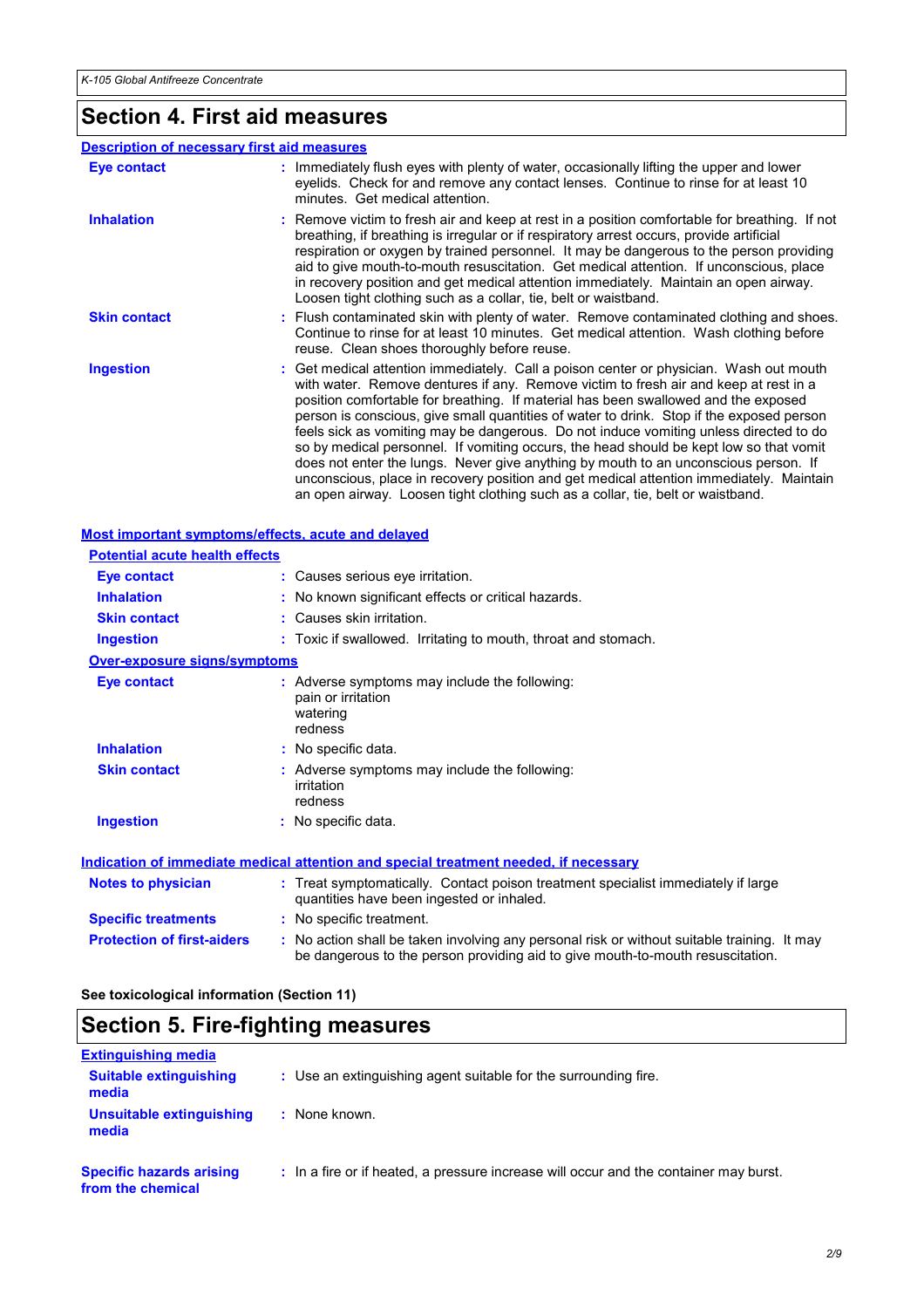### **Section 5. Fire-fighting measures**

| <b>Hazardous thermal</b><br>decomposition products       | Decomposition products may include the following materials:<br>carbon dioxide<br>carbon monoxide                                                                                                    |
|----------------------------------------------------------|-----------------------------------------------------------------------------------------------------------------------------------------------------------------------------------------------------|
| <b>Special protective actions</b><br>for fire-fighters   | : Promptly isolate the scene by removing all persons from the vicinity of the incident if<br>there is a fire. No action shall be taken involving any personal risk or without suitable<br>training. |
| <b>Special protective</b><br>equipment for fire-fighters | : Fire-fighters should wear appropriate protective equipment and self-contained breathing<br>apparatus (SCBA) with a full face-piece operated in positive pressure mode.                            |

### **Section 6. Accidental release measures**

|                                                              |    | <b>Personal precautions, protective equipment and emergency procedures</b>                                                                                                                                                                                                                                                                                                                                                                                                                                                              |
|--------------------------------------------------------------|----|-----------------------------------------------------------------------------------------------------------------------------------------------------------------------------------------------------------------------------------------------------------------------------------------------------------------------------------------------------------------------------------------------------------------------------------------------------------------------------------------------------------------------------------------|
| For non-emergency<br>personnel                               |    | : No action shall be taken involving any personal risk or without suitable training.<br>Evacuate surrounding areas. Keep unnecessary and unprotected personnel from<br>entering. Do not touch or walk through spilled material. Do not breathe vapor or mist.<br>Provide adequate ventilation. Wear appropriate respirator when ventilation is<br>inadequate. Put on appropriate personal protective equipment.                                                                                                                         |
| For emergency responders                                     | ÷. | If specialised clothing is required to deal with the spillage, take note of any information in<br>Section 8 on suitable and unsuitable materials. See also the information in "For non-<br>emergency personnel".                                                                                                                                                                                                                                                                                                                        |
| <b>Environmental precautions</b>                             |    | : Avoid dispersal of spilled material and runoff and contact with soil, waterways, drains<br>and sewers. Inform the relevant authorities if the product has caused environmental<br>pollution (sewers, waterways, soil or air).                                                                                                                                                                                                                                                                                                         |
| <b>Methods and materials for containment and cleaning up</b> |    |                                                                                                                                                                                                                                                                                                                                                                                                                                                                                                                                         |
| <b>Small spill</b>                                           |    | : Stop leak if without risk. Move containers from spill area. Dilute with water and mop up<br>if water-soluble. Alternatively, or if water-insoluble, absorb with an inert dry material and<br>place in an appropriate waste disposal container. Dispose of via a licensed waste<br>disposal contractor.                                                                                                                                                                                                                                |
| Large spill                                                  |    | Stop leak if without risk. Move containers from spill area. Approach release from<br>upwind. Prevent entry into sewers, water courses, basements or confined areas. Wash<br>spillages into an effluent treatment plant or proceed as follows. Contain and collect<br>spillage with non-combustible, absorbent material e.g. sand, earth, vermiculite or<br>diatomaceous earth and place in container for disposal according to local regulations<br>(see Section 13). Dispose of via a licensed waste disposal contractor. Contaminated |

### **Section 7. Handling and storage**

| <b>Precautions for safe handling</b>                                             |                                                                                                                                                                                                                                                                                                                                                                                                                                                                                                                                |  |
|----------------------------------------------------------------------------------|--------------------------------------------------------------------------------------------------------------------------------------------------------------------------------------------------------------------------------------------------------------------------------------------------------------------------------------------------------------------------------------------------------------------------------------------------------------------------------------------------------------------------------|--|
| <b>Protective measures</b>                                                       | : Put on appropriate personal protective equipment (see Section 8). Do not get in eyes or<br>on skin or clothing. Do not breathe vapor or mist. Do not ingest. Keep in the original<br>container or an approved alternative made from a compatible material, kept tightly<br>closed when not in use. Empty containers retain product residue and can be hazardous.<br>Do not reuse container.                                                                                                                                  |  |
| <b>Advice on general</b><br>occupational hygiene                                 | : Eating, drinking and smoking should be prohibited in areas where this material is<br>handled, stored and processed. Workers should wash hands and face before eating.<br>drinking and smoking. Remove contaminated clothing and protective equipment before<br>entering eating areas. See also Section 8 for additional information on hygiene<br>measures.                                                                                                                                                                  |  |
| <b>Conditions for safe storage,</b><br>including any<br><i>incompatibilities</i> | : Store in accordance with local regulations. Store in original container protected from<br>direct sunlight in a dry, cool and well-ventilated area, away from incompatible materials<br>(see Section 10) and food and drink. Store locked up. Keep container tightly closed and<br>sealed until ready for use. Containers that have been opened must be carefully resealed<br>and kept upright to prevent leakage. Do not store in unlabeled containers. Use<br>appropriate containment to avoid environmental contamination. |  |

absorbent material may pose the same hazard as the spilled product. Note: see Section

1 for emergency contact information and Section 13 for waste disposal.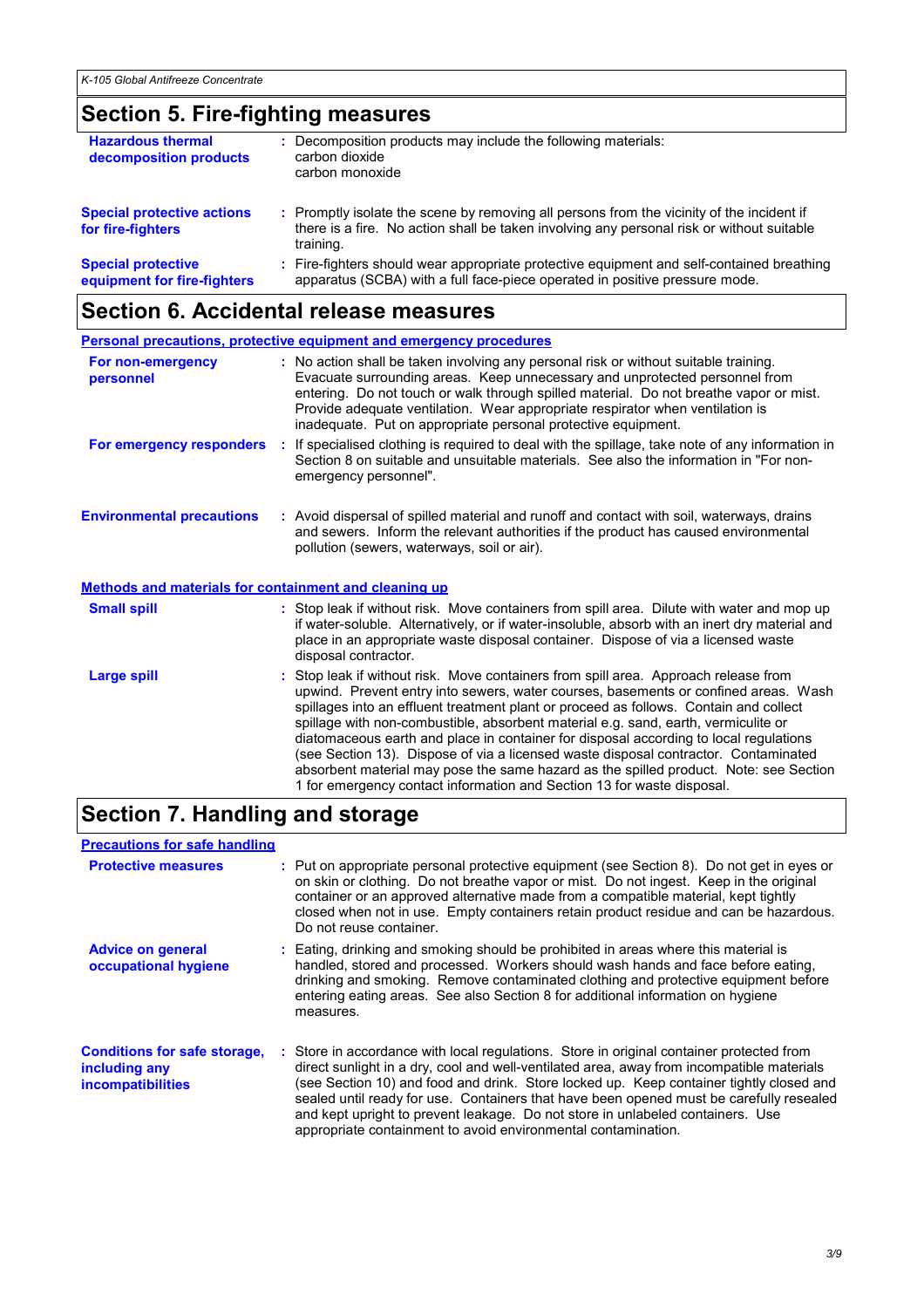**Control parameters**

### **Section 8. Exposure controls/personal protection**

| <b>Occupational exposure limits</b>               |    |                                                                                                                                                                                                                                                                                                                                                                                                                                                                                                                                                                                                                        |
|---------------------------------------------------|----|------------------------------------------------------------------------------------------------------------------------------------------------------------------------------------------------------------------------------------------------------------------------------------------------------------------------------------------------------------------------------------------------------------------------------------------------------------------------------------------------------------------------------------------------------------------------------------------------------------------------|
| Ethylene glycol                                   |    | <b>ACGIH TLV (United States).</b><br>STEL: 100 mg/m <sup>3</sup>                                                                                                                                                                                                                                                                                                                                                                                                                                                                                                                                                       |
| <b>Appropriate engineering</b><br><b>controls</b> |    | : Good general ventilation should be sufficient to control worker exposure to airborne<br>contaminants.                                                                                                                                                                                                                                                                                                                                                                                                                                                                                                                |
| <b>Environmental exposure</b><br>controls         |    | : Emissions from ventilation or work process equipment should be checked to ensure they<br>comply with the requirements of environmental protection legislation. In some cases,<br>fume scrubbers, filters or engineering modifications to the process equipment will be<br>necessary to reduce emissions to acceptable levels.                                                                                                                                                                                                                                                                                        |
| <b>Individual protection measures</b>             |    |                                                                                                                                                                                                                                                                                                                                                                                                                                                                                                                                                                                                                        |
| <b>Hygiene measures</b>                           |    | : Wash hands, forearms and face thoroughly after handling chemical products, before<br>eating, smoking and using the lavatory and at the end of the working period.<br>Appropriate techniques should be used to remove potentially contaminated clothing.<br>Wash contaminated clothing before reusing. Ensure that eyewash stations and safety<br>showers are close to the workstation location.                                                                                                                                                                                                                      |
| <b>Eye/face protection</b>                        |    | Safety eyewear complying with an approved standard should be used when a risk<br>assessment indicates this is necessary to avoid exposure to liquid splashes, mists,<br>gases or dusts. If contact is possible, the following protection should be worn, unless the<br>assessment indicates a higher degree of protection: chemical splash goggles.                                                                                                                                                                                                                                                                    |
| <b>Skin protection</b>                            |    |                                                                                                                                                                                                                                                                                                                                                                                                                                                                                                                                                                                                                        |
| <b>Hand protection</b>                            |    | : Chemical-resistant, impervious gloves complying with an approved standard should be<br>worn at all times when handling chemical products if a risk assessment indicates this is<br>necessary. Considering the parameters specified by the glove manufacturer, check<br>during use that the gloves are still retaining their protective properties. It should be<br>noted that the time to breakthrough for any glove material may be different for different<br>glove manufacturers. In the case of mixtures, consisting of several substances, the<br>protection time of the gloves cannot be accurately estimated. |
| <b>Body protection</b>                            | t. | Personal protective equipment for the body should be selected based on the task being<br>performed and the risks involved and should be approved by a specialist before handling<br>this product.                                                                                                                                                                                                                                                                                                                                                                                                                      |
| <b>Other skin protection</b>                      |    | : Appropriate footwear and any additional skin protection measures should be selected<br>based on the task being performed and the risks involved and should be approved by a<br>specialist before handling this product.                                                                                                                                                                                                                                                                                                                                                                                              |
| <b>Respiratory protection</b>                     |    | Use a properly fitted, air-purifying or air-fed respirator complying with an approved<br>standard if a risk assessment indicates this is necessary. Respirator selection must be<br>based on known or anticipated exposure levels, the hazards of the product and the safe<br>working limits of the selected respirator.                                                                                                                                                                                                                                                                                               |

### **Section 9. Physical and chemical properties**

| <b>Appearance</b>                               |                                                                                                                                                                                                           |
|-------------------------------------------------|-----------------------------------------------------------------------------------------------------------------------------------------------------------------------------------------------------------|
| <b>Physical state</b>                           | $:$ Liquid.                                                                                                                                                                                               |
| <b>Color</b>                                    | : Colorless to light yellow.                                                                                                                                                                              |
| <b>Odor</b>                                     | : Not available.                                                                                                                                                                                          |
| <b>Odor threshold</b>                           | $:$ Not available.                                                                                                                                                                                        |
| рH                                              | : Neutral.                                                                                                                                                                                                |
| <b>Melting point</b>                            | May start to solidify at the following temperature: $0^{\circ}$ C (32 $^{\circ}$ F) This is based on data for<br>the following ingredient: Water. Weighted average: $-13.06^{\circ}$ C (8.5 $^{\circ}$ F) |
| <b>Boiling point</b>                            | : Lowest known value: $100^{\circ}$ C (212°F) (Water). Weighted average: $194.02^{\circ}$ C (381.2°F)                                                                                                     |
| <b>Flash point</b>                              | : Not applicable.                                                                                                                                                                                         |
| <b>Burning time</b>                             | : Not applicable.                                                                                                                                                                                         |
| <b>Burning rate</b>                             | : Not applicable.                                                                                                                                                                                         |
| <b>Evaporation rate</b>                         | : Not available.                                                                                                                                                                                          |
| <b>Flammability (solid, gas)</b>                | : Not available.                                                                                                                                                                                          |
| Lower and upper explosive<br>(flammable) limits | : Not applicable.                                                                                                                                                                                         |
| <b>Vapor pressure</b>                           | : Highest known value: 2.3 kPa (17.2 mm Hg) (at $20^{\circ}$ C) (Water). Weighted average: 0.08<br>kPa $(0.6$ mm Hg) (at $20^{\circ}$ C)                                                                  |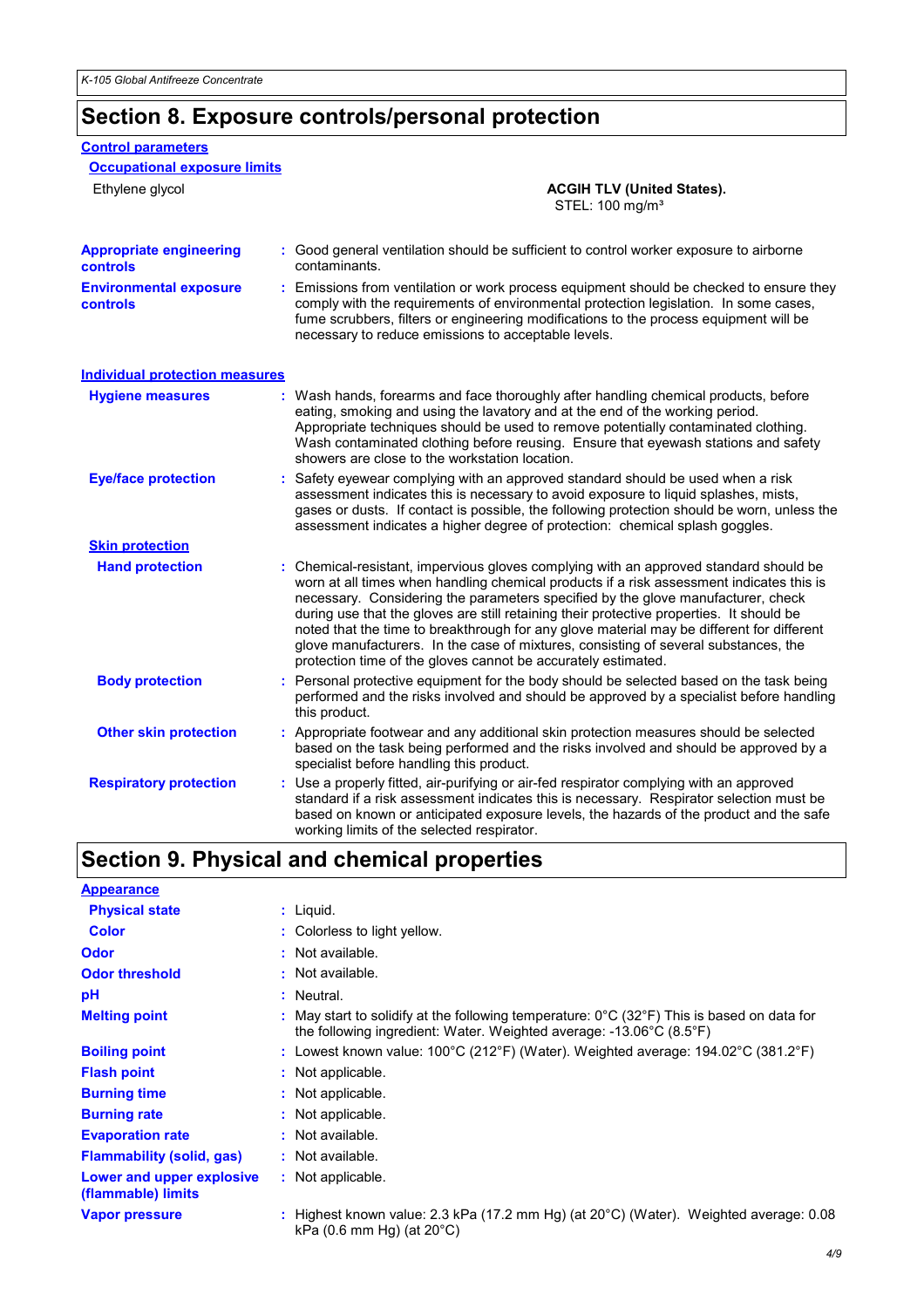### **Section 9. Physical and chemical properties**

| <b>Vapor density</b>                              | : Highest known value: 2.1 (Air = 1) (Ethylene glycol). Weighted average: 2.06 (Air = 1)                                                                               |
|---------------------------------------------------|------------------------------------------------------------------------------------------------------------------------------------------------------------------------|
| <b>Relative density</b>                           | : Weighted average: $1.12$ (Water = 1)                                                                                                                                 |
| <b>Solubility</b>                                 | Easily soluble in the following materials: cold water, hot water, methanol, diethyl ether,<br>acetone.<br>Very slightly soluble in the following materials: n-octanol. |
| <b>Solubility in water</b>                        | : Not available.                                                                                                                                                       |
| <b>Partition coefficient: n-</b><br>octanol/water | : Not available.                                                                                                                                                       |
| <b>Auto-ignition temperature</b>                  | : Not applicable.                                                                                                                                                      |
| <b>Decomposition temperature</b>                  | : Not available.                                                                                                                                                       |
| <b>SADT</b>                                       | : Not available.                                                                                                                                                       |
| <b>Viscosity</b>                                  | : Not available.                                                                                                                                                       |

### **Section 10. Stability and reactivity**

| <b>Reactivity</b>                            | : No specific test data related to reactivity available for this product or its ingredients.              |
|----------------------------------------------|-----------------------------------------------------------------------------------------------------------|
| <b>Chemical stability</b>                    | : The product is stable.                                                                                  |
| <b>Possibility of hazardous</b><br>reactions | : Under normal conditions of storage and use, hazardous reactions will not occur.                         |
| <b>Conditions to avoid</b>                   | No specific data.                                                                                         |
| <b>Incompatible materials</b>                | : No specific data.                                                                                       |
| <b>Hazardous decomposition</b><br>products   | : Under normal conditions of storage and use, hazardous decomposition products should<br>not be produced. |

### **Section 11. Toxicological information**

#### **Information on toxicological effects**

#### **Acute toxicity**

| <b>Product/ingredient name</b> | <b>Result</b> | <b>Species</b> | <b>Dose</b> | <b>Exposure</b> |
|--------------------------------|---------------|----------------|-------------|-----------------|
| Sodium Nitrite                 | LD50 Oral     | Rat            | 157.9 mg/kg |                 |

#### **Irritation/Corrosion**

Not available.

#### **Sensitization**

Not available.

#### **Mutagenicity**

Not available.

#### **Carcinogenicity**

Not available.

#### **Classification**

| <b>Product/ingredient name</b> | <b>OSHA</b> | <b>IARC</b> | <b>NTP</b> |
|--------------------------------|-------------|-------------|------------|
| Sodium Nitrite                 |             | 2A          |            |

#### **Reproductive toxicity**

Not available.

#### **Teratogenicity**

Not available.

**Specific target organ toxicity (single exposure)** Not available.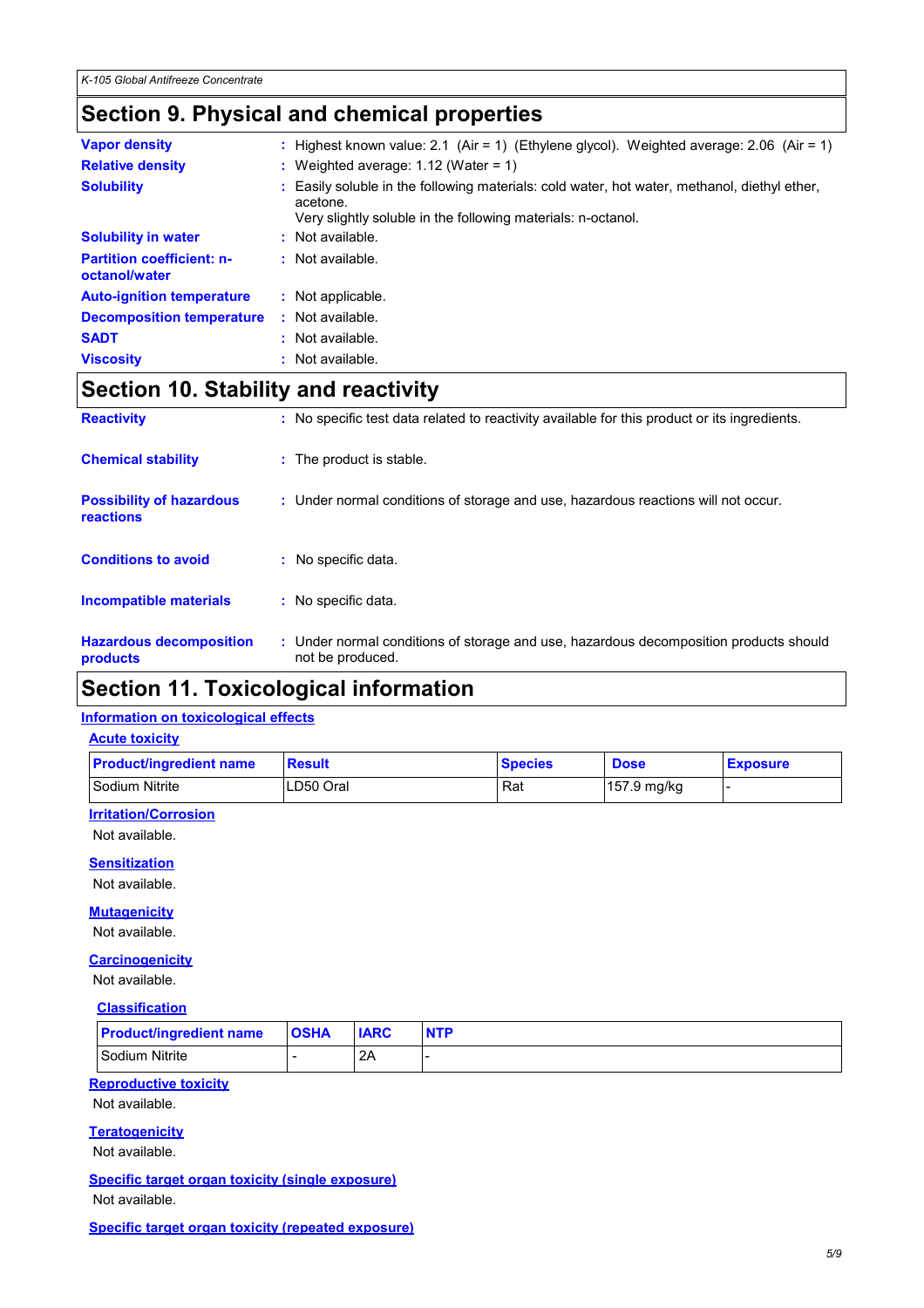### **Section 11. Toxicological information**

Not available.

#### **Aspiration hazard**

Not available.

| <b>Information on the likely : Not available.</b><br>routes of exposure |                                                                                            |
|-------------------------------------------------------------------------|--------------------------------------------------------------------------------------------|
| <b>Potential acute health effects</b>                                   |                                                                                            |
| Eye contact                                                             | : Causes serious eye irritation.                                                           |
| <b>Inhalation</b>                                                       | : No known significant effects or critical hazards.                                        |
| <b>Skin contact</b>                                                     | : Causes skin irritation.                                                                  |
| Ingestion                                                               | : Toxic if swallowed. Irritating to mouth, throat and stomach.                             |
|                                                                         | <u>Symptoms related to the physical, chemical and toxicological characteristics</u>        |
| Eye contact                                                             | : Adverse symptoms may include the following:<br>pain or irritation<br>watering<br>redness |
| <b>Inhalation</b>                                                       | : No specific data.                                                                        |
| <b>Skin contact</b>                                                     | : Adverse symptoms may include the following:<br>irritation<br>redness                     |
| Ingestion                                                               | : No specific data.                                                                        |
|                                                                         |                                                                                            |

|                                                   | Delayed and immediate effects and also chronic effects from short and long term exposure |
|---------------------------------------------------|------------------------------------------------------------------------------------------|
| <b>Short term exposure</b>                        |                                                                                          |
| <b>Potential immediate</b><br><b>effects</b>      | : Not available.                                                                         |
| <b>Potential delayed effects</b>                  | : Not available.                                                                         |
| <b>Long term exposure</b>                         |                                                                                          |
| <b>Potential immediate</b><br>effects             | : Not available.                                                                         |
| <b>Potential delayed effects : Not available.</b> |                                                                                          |
| <b>Potential chronic health effects</b>           |                                                                                          |
| Not available.                                    |                                                                                          |
| <b>General</b>                                    | : No known significant effects or critical hazards.                                      |
| <b>Carcinogenicity</b>                            | : No known significant effects or critical hazards.                                      |
| <b>Mutagenicity</b>                               | : No known significant effects or critical hazards.                                      |
| <b>Teratogenicity</b>                             | : No known significant effects or critical hazards.                                      |
| <b>Developmental effects</b>                      | : No known significant effects or critical hazards.                                      |
| <b>Fertility effects</b>                          | : No known significant effects or critical hazards.                                      |

#### **Numerical measures of toxicity**

**Acute toxicity estimates**

Not available.

### **Section 12. Ecological information**

**Toxicity** Not available.

**Persistence and degradability** Not available.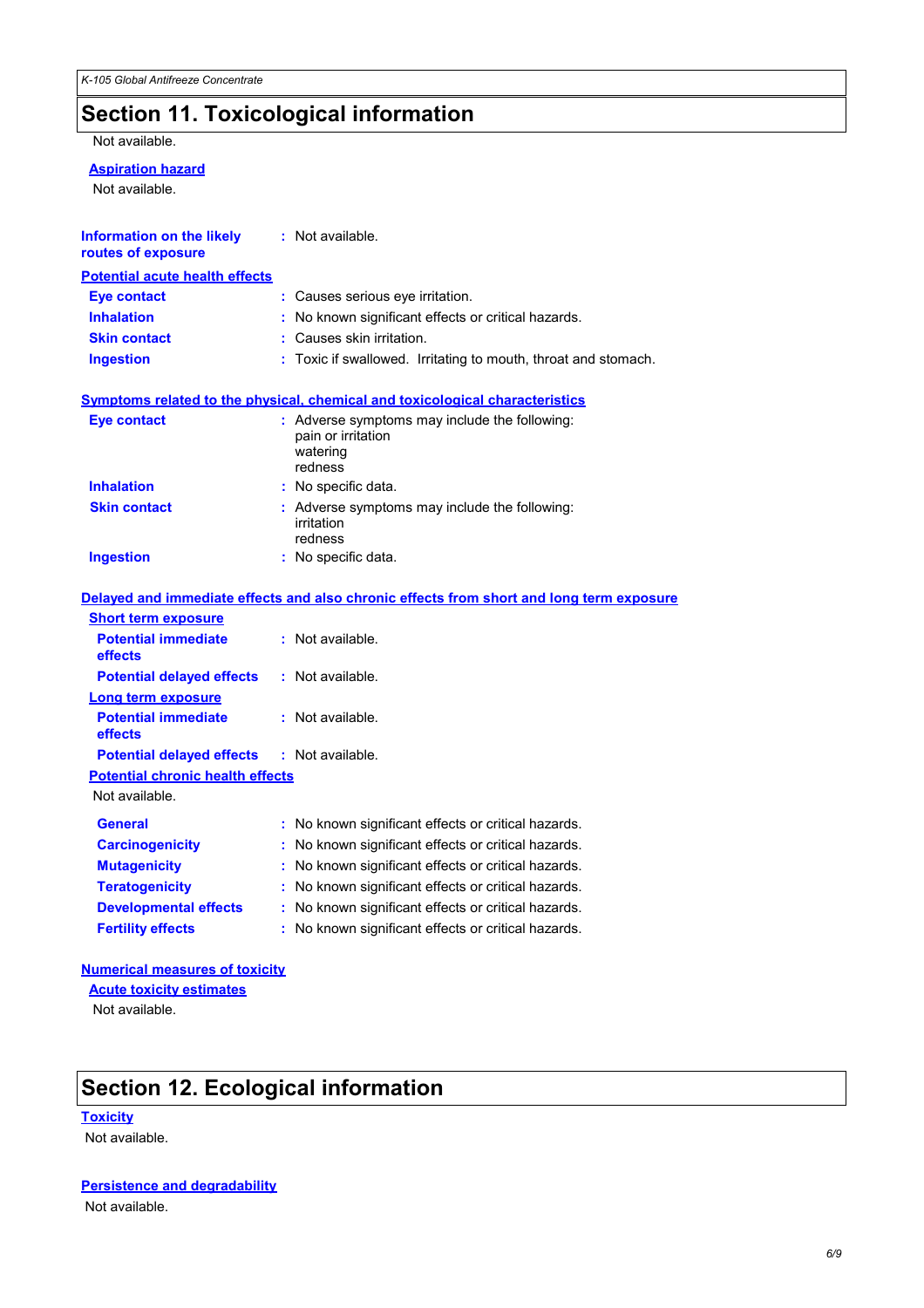### **Section 12. Ecological information**

**Bioaccumulative potential**

Not available.

| <b>Mobility in soil</b>     |                  |
|-----------------------------|------------------|
| <b>Soil/water partition</b> | : Not available. |
| <b>coefficient (Koc)</b>    |                  |

**Other adverse effects** : No known significant effects or critical hazards.

### **Section 13. Disposal considerations**

### **Section 14. Transport information**

|                                     | <b>UN number</b> | <b>UN proper</b><br>shipping name                                           | <b>Transport</b><br>hazard class(es) | <b>Packing group</b> | <b>Environmental</b><br>hazards | <b>Additional</b><br><b>information</b> |
|-------------------------------------|------------------|-----------------------------------------------------------------------------|--------------------------------------|----------------------|---------------------------------|-----------------------------------------|
| <b>DOT</b><br><b>Classification</b> | NA3082           | Other<br>Regulated<br>Substances,<br>Liquid, N.O.S.<br>(Ethylene<br>glycol) | 9<br>MIN                             | $\mathsf{III}$       | No.                             |                                         |

**Special precautions for user : Transport within user's premises:** always transport in closed containers that are upright and secure. Ensure that persons transporting the product know what to do in the event of an accident or spillage.

### **Section 15. Regulatory information**

| <b>U.S. Federal regulations</b>                                                   | : TSCA 8(a) CDR Exempt/Partial exemption: Not determined<br>United States inventory (TSCA 8b): Not determined. |
|-----------------------------------------------------------------------------------|----------------------------------------------------------------------------------------------------------------|
| <b>Clean Air Act Section 112</b><br>(b) Hazardous Air<br><b>Pollutants (HAPs)</b> | : Listed                                                                                                       |
| <b>Clean Air Act Section 602</b><br><b>Class I Substances</b>                     | : Not listed                                                                                                   |
| <b>Clean Air Act Section 602</b><br><b>Class II Substances</b>                    | : Not listed                                                                                                   |
| <b>DEA List I Chemicals</b><br>(Precursor Chemicals)                              | : Not listed                                                                                                   |
| <b>DEA List II Chemicals</b><br><b>(Essential Chemicals)</b>                      | : Not listed                                                                                                   |
| <b>SARA 302/304</b>                                                               |                                                                                                                |
| <b>Composition/information on ingredients</b>                                     |                                                                                                                |
| No products were found.                                                           |                                                                                                                |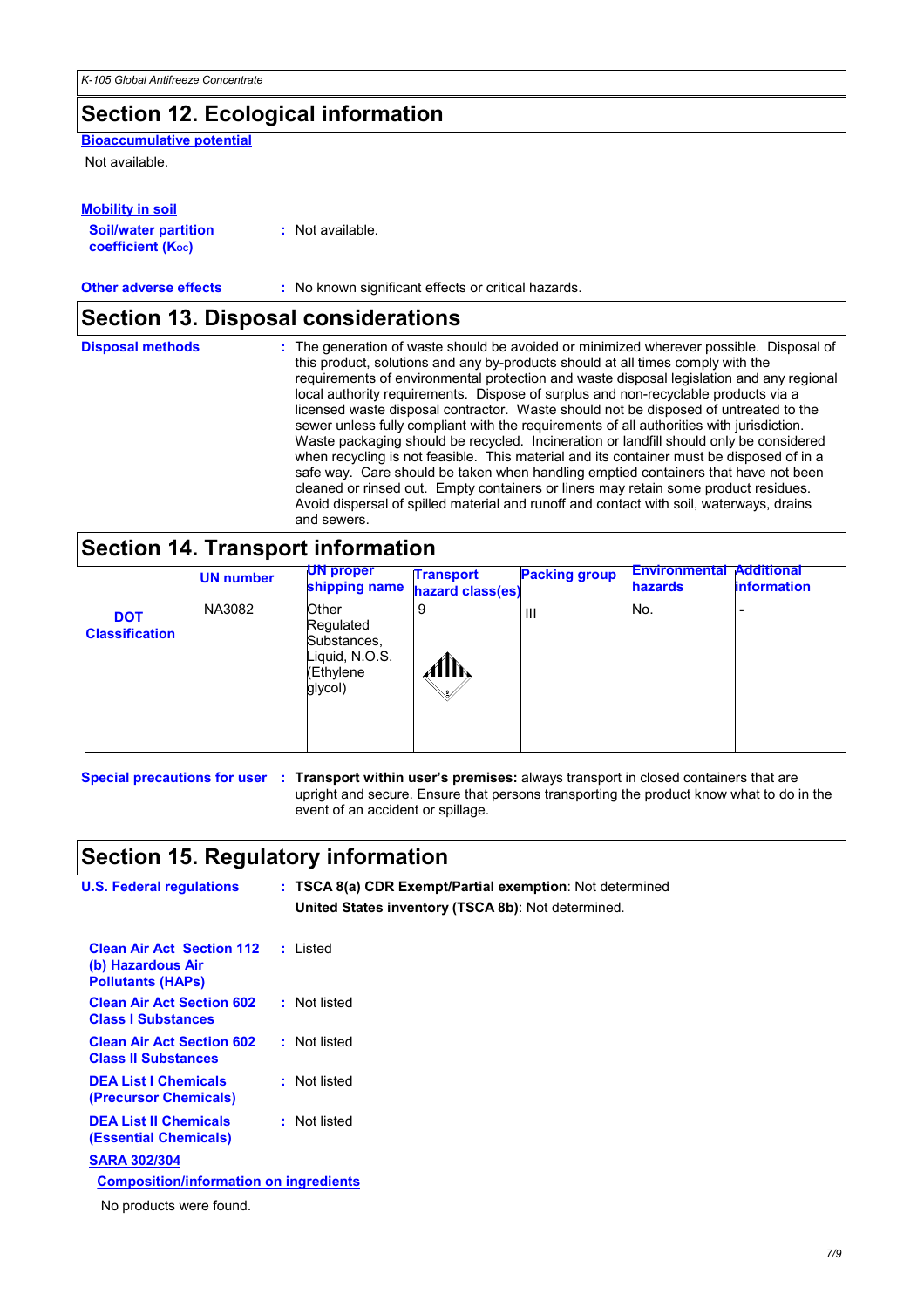### **Section 15. Regulatory information**

**SARA 304 RQ :** Not applicable.

**SARA 311/312**

**Classification :** Immediate (acute) health hazard

Delayed (chronic) health hazard

#### **SARA 313**

|                                           | <b>Product name</b> | <b>CAS number</b> |       |
|-------------------------------------------|---------------------|-------------------|-------|
| <b>Form R - Reporting</b><br>requirements | Ethylene glycol     | $107 - 21 - 1$    | 95.68 |

SARA 313 notifications must not be detached from the SDS and any copying and redistribution of the SDS shall include copying and redistribution of the notice attached to copies of the SDS subsequently redistributed.

| : Not determined. |
|-------------------|
|                   |
| : Not listed      |
| : Not listed      |
| : Not listed      |
|                   |

### **Section 16. Other information**

**Hazardous Material Information System (U.S.A.)**

| <b>Health</b>           | 2 |
|-------------------------|---|
| <b>Flammability</b>     |   |
| <b>Physical hazards</b> |   |
|                         |   |

**Caution: HMIS® ratings are based on a 0-4 rating scale, with 0 representing minimal hazards or risks, and 4 representing significant hazards or risks Although HMIS® ratings are not required on SDSs under 29 CFR 1910. 1200, the preparer may choose to provide them. HMIS® ratings are to be used with a fully implemented HMIS® program. HMIS® is a registered mark of the National Paint & Coatings Association (NPCA). HMIS® materials may be purchased exclusively from J. J. Keller (800) 327-6868.**

**The customer is responsible for determining the PPE code for this material.**

**National Fire Protection Association (U.S.A.)**



**Reprinted with permission from NFPA 704-2001, Identification of the Hazards of Materials for Emergency Response Copyright ©1997, National Fire Protection Association, Quincy, MA 02269. This reprinted material is not the complete and official position of the National Fire Protection Association, on the referenced subject which is represented only by the standard in its entirety.**

**Copyright ©2001, National Fire Protection Association, Quincy, MA 02269. This warning system is intended to be interpreted and applied only by properly trained individuals to identify fire, health and reactivity hazards of chemicals. The user is referred to certain limited number of chemicals with recommended classifications in NFPA 49 and NFPA 325, which would be used as a guideline only. Whether the chemicals are classified by NFPA or not, anyone using the 704 systems to classify chemicals does so at their own risk.**

**History**

| Date of printing         | : 5/9/2014.      |
|--------------------------|------------------|
| <b>Revision Date</b>     | : 5/9/14         |
| <b>Revision comments</b> | : Not available. |
| <b>Version</b>           | $\pm$ 1          |